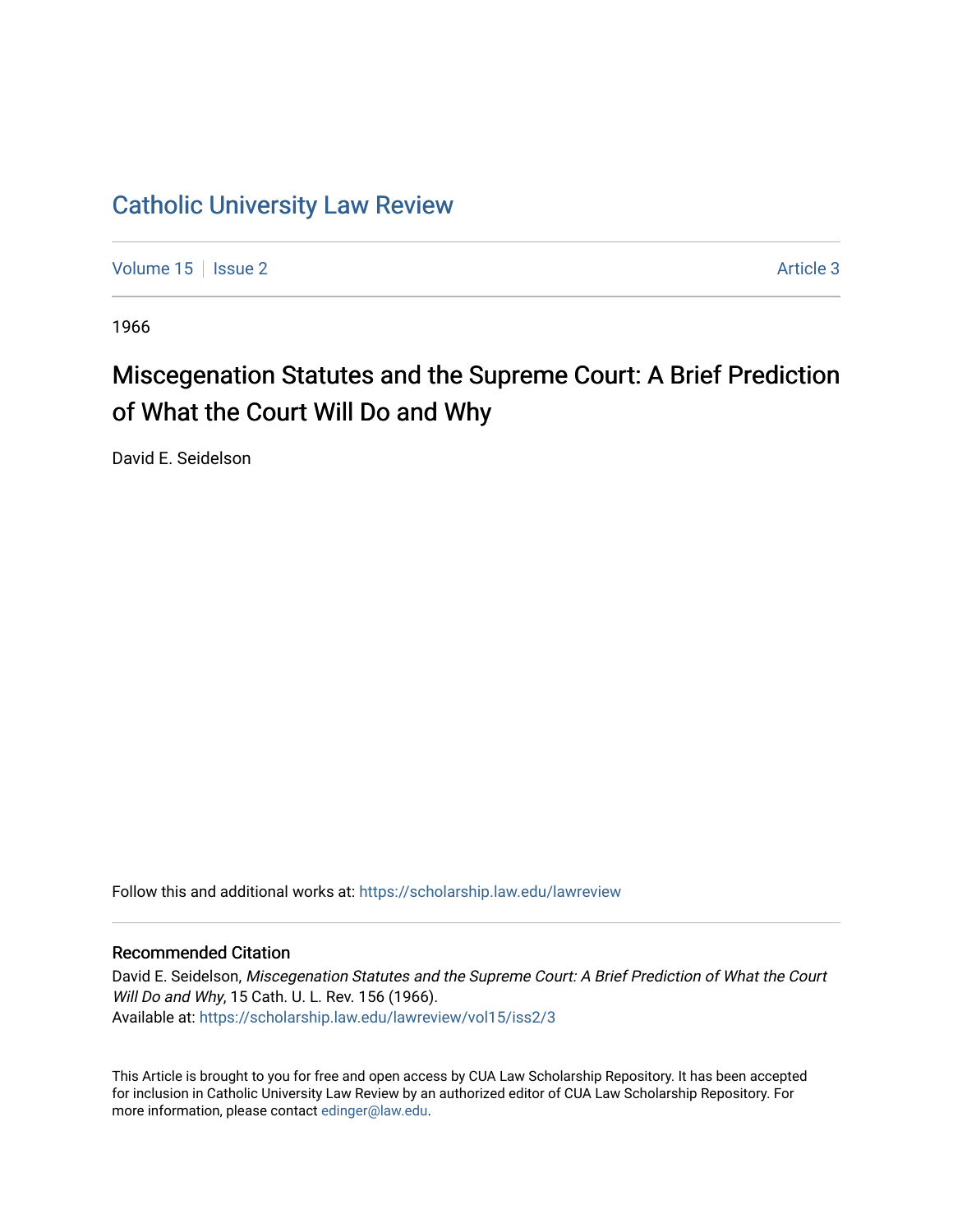## Miscegenation Statutes and the Supreme Court: *A Brief Prediction of What the Court Will Do and Why*

DAVID E. SEIDELSON\*

*IN McLaughlin v. Florida'* the United States Supreme Court held unconstitutional a statute providing that:

Any Negro man and white woman, or any white man and Negro woman, who are not married to each other, who shall habitually live in and occupy in the nighttime the same room shall each be punished by imprisonment not exceeding 12 months, or by fine not exceeding \$500.2

In reaching its determination that this criminal statute violated the equal protection clause of the fourteenth amendment, the Court was able to "posit the constitutionality of the [Florida] ban against the marriage of a Negro and white";<sup>3</sup> hence, the Court was not compelled to determine whether or not Florida's miscegenation statute was unconstitutional. However, there are indications that such avoidance will not be practical very much longer.

By letter dated January 6, 1965, the Assistant Comptroller General of the United States refused to authorize "payment of arrears of pay and allowances ... and death gratuity"<sup>4</sup> to the alleged Negro widow of a deceased white soldier whose purported marriage occurred in Texas where miscegenous marriages are prohibited. In so doing, the Assistant Comptroller General wrote:

While constitutionality of Florida's laws barring interracial marriage was questioned in the recent case, *McLaughlin et. al. v. State of Florida,* decided by the Supreme Court on December 7, 1964, the Court decided that case on the basis of the criminal statute involved and declined to express any views about the state's prohibition of interracial marriage.

Associate Professor of Law, The George Washington University.

**<sup>&#</sup>x27;379 U.S. 184** (1964).

<sup>2</sup> *Ibid.*

*<sup>8</sup>***Id. at 195.**

**<sup>&#</sup>x27;** Letter From Frank H. Weitzel, Assistant Comptroller General **of** the United States, to Lt. Col. P. M. Callinan, Finance and Accounting Officer, Jan. **6, 1965,** Dept. of **the Army** file No. **B-155582, p. 1.**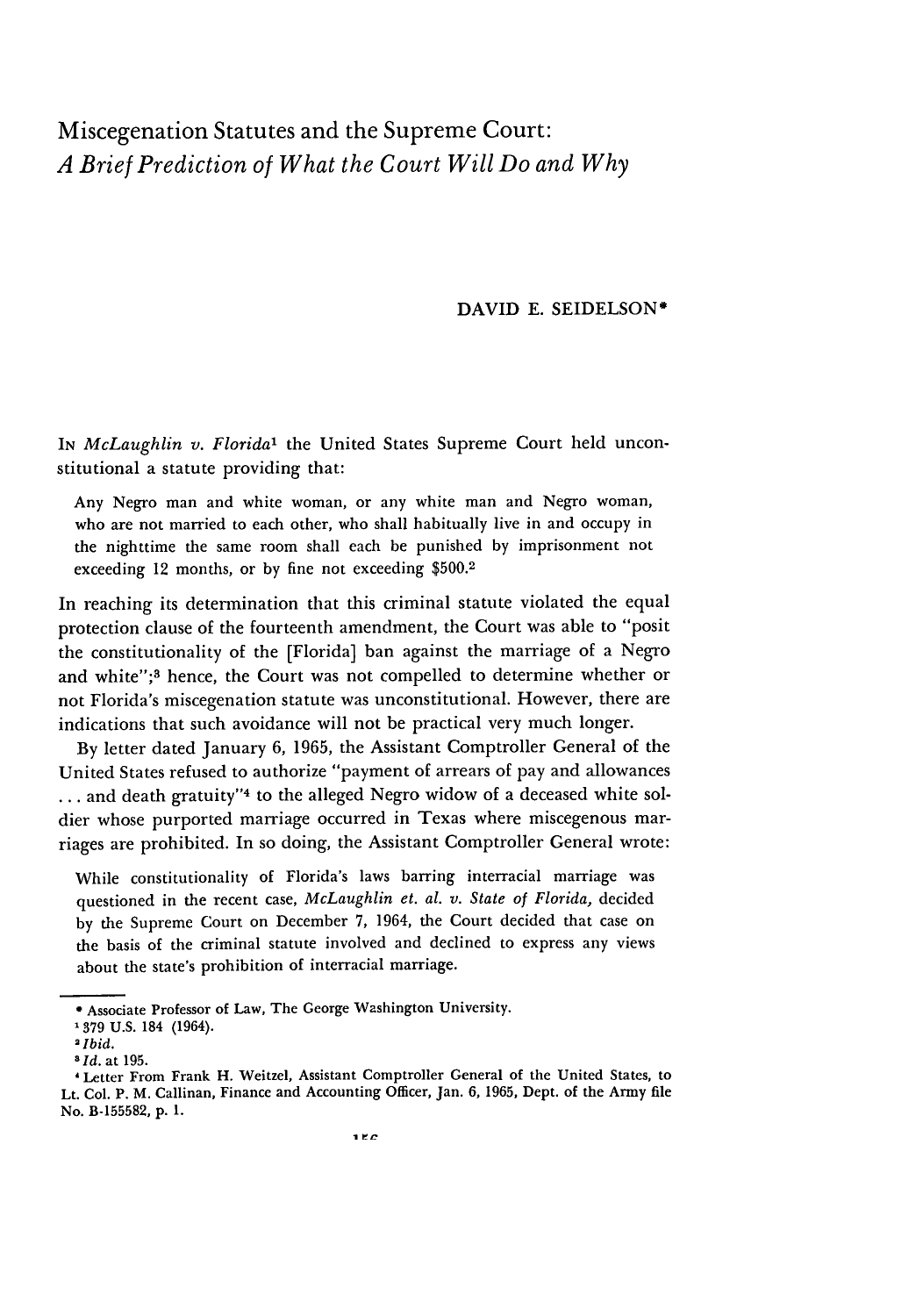In view of this and other recent judicial rulings in the field of race relations, we feel that we should make no determination as to the validity of Private Waters' marriage at the present time. . . .

... Accordingly, the matter is too doubtful to warrant payment of the gratuity to Ida Nell Waters as surviving spouse and, since the question of validity of Private Waters' marriage cannot be resolved on the basis of the current judicial decisions, no payment of death gratuity at this time is authorized. <sup>5</sup>

Clearly, this kind of doubt cannot be left unresolved indefinitely; its resolution apparently will require judicial decision.

In June, 1965, the Supreme Court of Virginia granted a writ of error and supersedeas<sup>6</sup> which resulted in that court's affirmation of the conviction in 1958 of a white man and a Negro woman under Virginia's miscegenation statute.7 Pending now is an Oklahoma case involving the refusal to issue a marriage license to one Francine Aline Jones, "of African descent," and Jesse Marquez, "not of African descent."8 Moreover, whatever tactical reasons may

*5Id.* at **2-3.**

Loving v. Virginia, No. 6163, Va., March 7, 1966. The lower court suspended a one-year sentence for violation of the miscegenation statute, on the condition that the parties leave the state. On appeal petitioner made a direct constitutional challenge of the statute. The Virginia Supreme Court, affirming the conviction, refused to accept the suspended sentence and remanded for resentencing. Addressing itself to the constitutional challenge the court cited precedents sustaining the constitutionality of miscegenation statutes, said that such "sociological" arguments were more properly directed to the state legislature, and stated that striking down the statute would be a gross example of "judicial legislation."

<sup>7</sup> Intermarriage prohibited; meaning of term "white persons."  $-$  It shall hereafter be unlawful for any white person in this State to marry any save a white person, or a person with no other admixture of blood than white and American Indian. For the purpose of this chapter, the term "white person" shall apply only to such person as has no trace whatever of any blood other than Caucasian; but persons who have one-sixteenth or less of the blood of the American Indian and have no other non-Caucasic blood shall be deemed to be white persons. All laws heretofore passed and now in effect shall apply to marriages prohibited by this chapter. VA. **STAT.** §20-54 (1924).

Punishment for marriage. - If any white person intermarry with a colored person, or any colored person intermarry with a white person, he shall be guilty of a felony and shall be punished by confinement in the penitentiary for not less than one nor more than five years.

VA. **STAT.** §20-59 (1932).

Colored persons and Indians defined. - Every person in whom there is ascertainable any Negro blood shall be deemed and taken to be a colored person, and every person not a colored person having one-fourth or more of American Indian blood shall be deemed an American Indian; except that members of Indian tribes existing in this Commonwealth having one-fourth or more of Indian blood and less than one-sixteenth of Negro blood shall be deemed tribal Indians.

**VA. STAT.** §1-14 (1954). **<sup>8</sup>**Jones and Marquez v. Shaw, *appeal docketed,* Civil No. 41393, Okla.,

1965. The Oklahoma constitution, Art. **23,** §11, provides:

Colored race-Negro race-White race.-Whenever in this Constitution and laws **of** this State, the word or words, "colored" or "colored race," "negro" or "negro race," are used, the same shall be construed to mean or apply to all persons of African descent. The term "white race" shall include all other persons."

OKLA. **STAT.** tit. 43 §12 (1910) provides:

Miscegenation prohibited.-The marriage of any person of African descent, as defined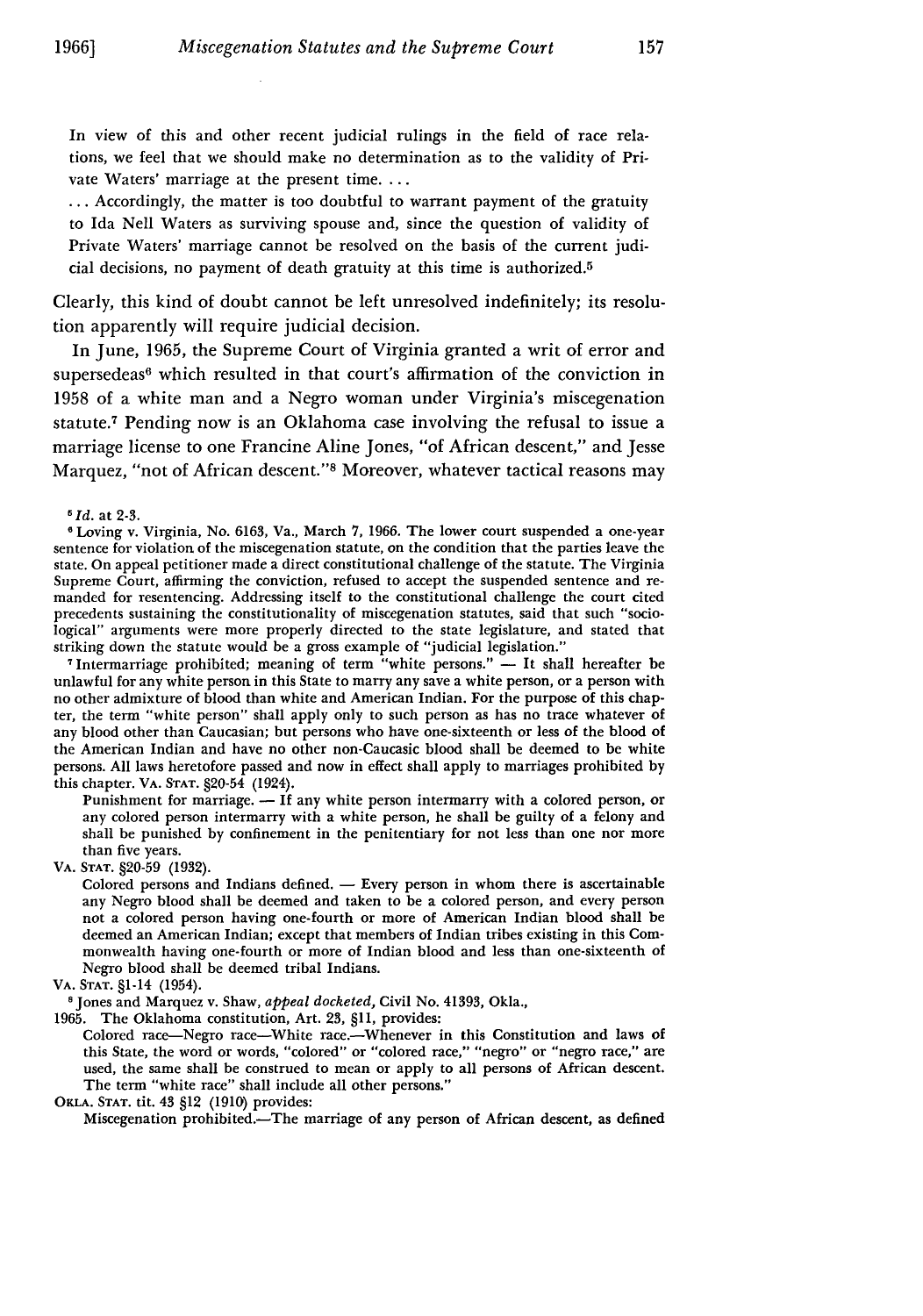have deterred Negro organizations and other groups interested in assuring full civil rights for colored people from attempting to secure a definitive Court ruling in the past have been diminished substantially, if, indeed, they subsist at all. Reportedly, the NAACP is now prepared to support legal attacks on miscegenation statutes, and the American Civil Liberties Union filed an amicus curiae brief with the Oklahoma Supreme Court in the *Jones* case.9 In short, the time seems near when the Court will be compelled to determine if statutes prohibiting interracial marriage are constitutional. In this article I shall attempt to predict how the Court will decide and why. I do so with an awareness of the presumptousness of my undertaking such a chore, but with the hope that the effort may prove helpful, interesting, or at least palatable to others.

Perhaps an appropriate point of beginning is *Perez v. Lippold*<sup>10</sup> the only case decided to date which has held a miscegenation statute unconstitutional. In reaching that conclusion, Justice Traynor utilized or at least paid his respects to several constitutional tenets: free exercise of religion, due process, vagueness and uncertainty, and equal protection. Justice Carter in his concurring opinion invoked *seriatim:* the Declaration of Independence, the Gettysburg Address, the California Constitution, the fifth amendment (due process), the entire fourteenth amendment, the Charter of the United Nations, and the Apostle Paul. In addition, Justice Carter quoted that portion of *Mein Kampt* which advocates preservation of the pure blood, with the obvious connotation that anything Adolf Hitler advocated must be bad<sup>11</sup>perhaps not an unsound proposition at that. But even to one with some awareness of the difficulties inherent in attempting to categorize or isolate constitutional issues, the methodology of the court in *Perez* does seem like killing a fly with a load of buckshot. Even assuming the potential virulence of the insect, the ammunition is somewhat hit-or-miss. If possible, it might be revealing to attempt some isolation of the factors that do or do not make a miscegenation statute unconstitutional.

This function may be begun by examining some of the grounds relied on by Justice Traynor. The first of these, freedom of religion, seems to have been imposed upon him by the petitioners, "members of the Roman Catholic

by the Constitution of this State, to any person not of African descent, or the marriage of any person not of African descent to any person of African descent, shall be unlawful and is hereby prohibited within this State.

OKLA. **STAT. tit.** 43 **§13 (1910)** provides:

Penalty for miscegenation.- Any person who shall marry in violation of the preceding section, shall be deemed guilty of a felony, and upon conviction thereof shall be fined in any sum not exceeding five hundred dollars, and imprisoned in the penitentiary not less than one nor more than five years.

<sup>&#</sup>x27;See **ACLU** news release No. **116,** Mar. 22, **1965.**

**<sup>&</sup>quot;32** Cal. **2d 711, 198** P. **2d 17** (1948). *DId.* at 739, **198** P. **2d** at 33-34.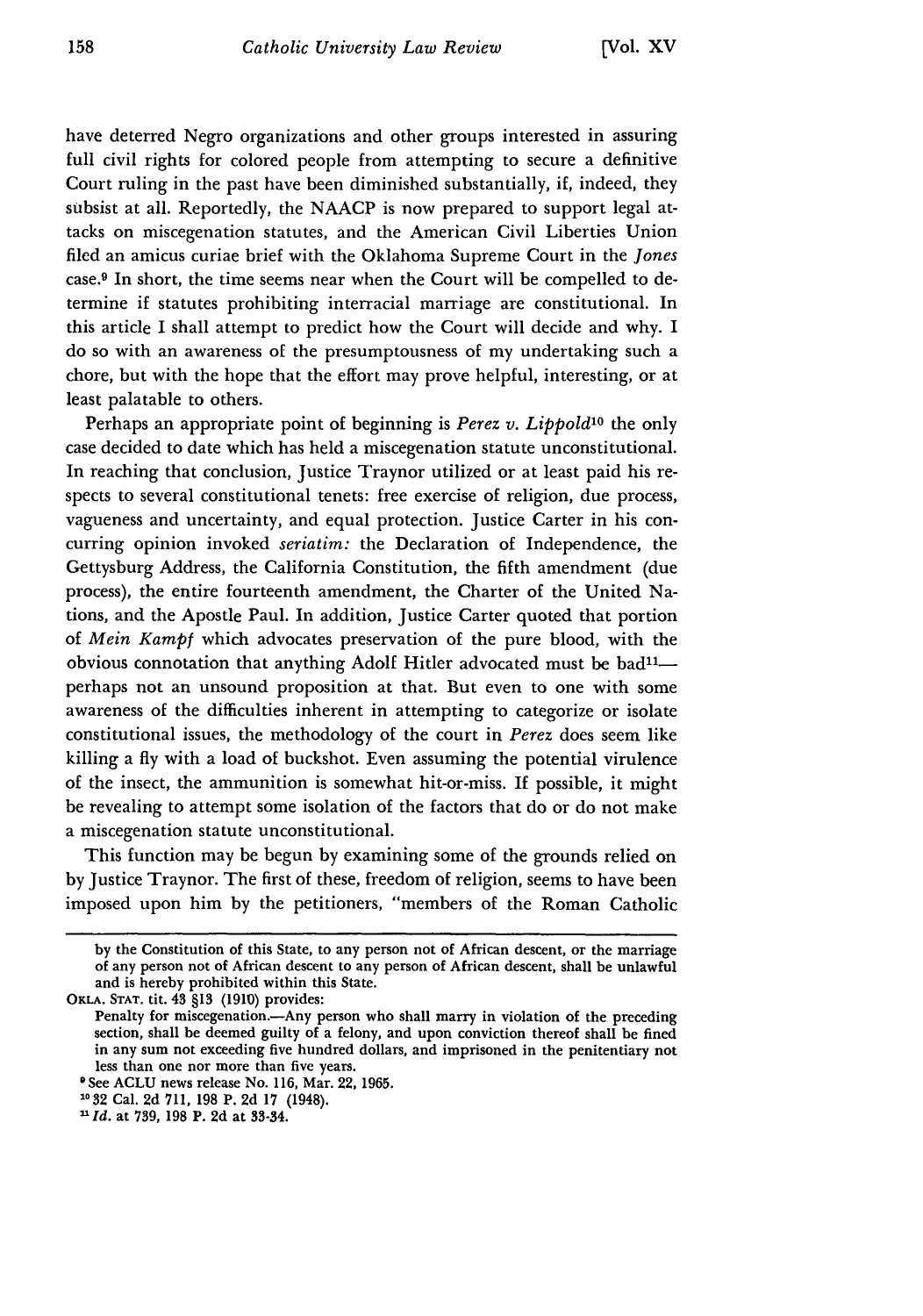Church ... [who] maintain[ed] that since the church has no rule forbidding marriages between Negroes and Caucasians, they [were] entitled to receive the sacrament of matrimony."<sup>12</sup> That assertion of the petitioners--what religion permits, secular law cannot prohibit-can hardly avoid calling to mind *Reynolds v. United States.13* There the accused, convicted of bigamy, asserted to the Supreme Court that he was a member of a religious sect (The Church of Jesus Christ of Latter-Day Saints, commonly called the "Mormon Church")<sup>14</sup> which not only permitted but even imposed upon its male members, "circumstances permitting,"'15 the duty of polygamy. The Court affirmed the judgment of conviction. While its attempted distinction between religious beliefs and religious acts invited-and received<sup>16</sup>-criticism, the Court's decision in *Reynolds* does indicate that in the United States when religious tenet and secular law conflict, secularism usually predominates. That indication alone casts considerable doubt on the validity of petitioners' assertion in *Perez.* The result in *Reynolds* suggests that the assertion of petitioners in *Perez* constituted a *non sequitur:* to say that a church *does* not prohibit certain conduct, therefore secular law *cannot,* assumes the point at issue, *i.e.,* that the law violates constitutionally protected religious freedom, the very assumption negated by *Reynolds.* As Justice Traynor noted, "If the miscegenation law under attack **...** is directed at a social evil and employs a reasonable means to prevent that evil, it is valid regardless of its incidental effect upon the conduct of particular religious groups."<sup>17</sup>

It may be worthwhile to contemplate the potential effects which would have flowed from a judicial decision that the California statute was unconstitutional on the freedom of religion ground asserted by the petitioners. Since their assertion was based upon membership in the Catholic Church, where marriage is a sacrament, presumably their position was that the statute was unconstitutional as applied to them. Suppose the court had so held. Suppose, too, that after such a holding, two atheists, one white and one Negro, sought a marriage license in California and were refused because of the miscegenation statute. If the applicants petitioned the court and if the court stood by its holding and reasoning in the prior case, presumably it would not find the statute unconstitutional as to the two atheists since they were not denied "the sacrament of marriage." Such a decision, following the prior holding, would raise a neat constitutional question in itself. If a court by its

**18 KURLAND, RELIGION AND** THE LAw 22 **(1962).** Demonstrative **of** the perils of publication, whether judicial decision or legal study, is a critical review of Professor Kurland's book. Freedman, Book Review, **9** How. L. J. 92 **(1963).** Professor Freedman's review begins: "This is a disappointing book."

*1 Supra* note **10,** at **713, 198 P.** 2d at **18.**

<sup>&</sup>lt;sup>12</sup> *Supra* note 10, at 713, 198 P. 2d at 18.

**<sup>98</sup> U.S.** 145 **(1878).**

**<sup>1</sup>** *Id.* **at 161.**

*is Ibid.*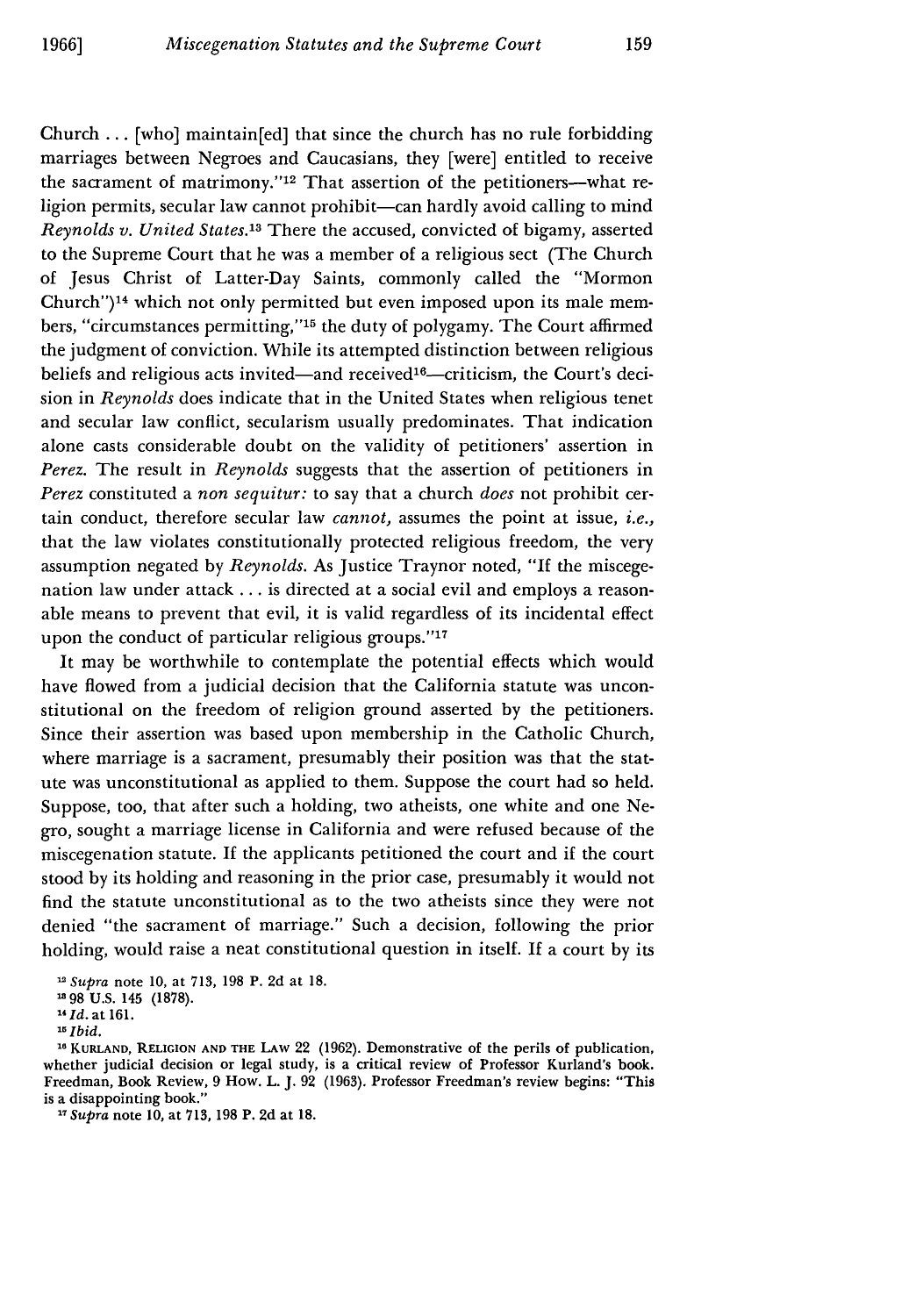decisions interpreting a statute permits the interracial marriage of two Catholics (or members of any religious sect recognizing the sacrament of marriage) and prohibits the interracial marriage of atheists, hasn't that court violated the establishment clause of the Constitution?<sup>18</sup> Has not it provided an advantage, and therefore an inducement, to members of organized religious sects which is not available to nonmembers? Of course, the clause designates as the acting body upon which the restriction operates the United States Congress. Judicial opinions have made it clear that the restriction applies equally to state legislative bodies;<sup>19</sup> but does it apply to decisions of state courts? By combining the facts that (1) court action may comprise state action<sup>20</sup> and  $(2)$  in our hypothetical situation the court action consisted of determining the validity and applicability of legislation, it seems not too farfetched to conclude that such judicial action might be found to violate the establishment clause. And the atheists denied the right to marry probably would have standing to raise the constitutional question. All in all, petitioners' contention that the California miscegenation statute be deemed violative of the free exercise clause seems to be something less than a perfect ground for decision.

Another ground suggested by Justice Traynor in support of his conclusion that the statute in *Perez* was unconstitutional rested on his determination that it was "too vague and uncertain to constitute a valid regulation."<sup>21</sup> While vagueness and uncertainty are potential deficiencies usually associated with criminal statutes, Justice Traynor asserted the oppositeness of these deficiencies "to laws governing fundamental rights and liberties."<sup>22</sup> Since he found marriage to be "a fundamental right of free men,"<sup>23</sup> Justice Traynor concluded that the California statutory scheme was "too vague and uncertain to be upheld as a valid regulation of the right to marry."<sup>24</sup> The language of the California statutes was as follows:

**All** marriages **of** white persons with Negroes, Mongolians, members of the Malay race, or mulattoes are illegal and void.<sup>25</sup>

[No] license may be issued authorizing the marriage of a white person with a Negro, mulatto, Mongolian, or member of the Malay race.<sup>26</sup>

To determine whether or not words are so vague and uncertain as to pre-

<sup>18</sup> "Congress shall make no law respecting an establishment of religion,..." U. S. Const. amend. I.

"See, e.g., Cantwell v. Connecticut, **310 U.S. 296** (1940).

<sup>20</sup> Shelley v. Kraemer, 334 U.S. 1 (1948).

*Supra* note 10, at 728, 198 P. 2d at 27.

*=Ibid.*

*Supra* note **10,** at 714, 198 P. 2d at 19.

*"Supra* note 10, at 731, 198 P. 2d at 29.

Cal. Stat., 1933, c.104, p.561, repealed by Cal. Stat., 1959, c.146, p.2043, §1. 21 Cal. Stat., **1905,** c.186, **p.182, §1;** the quoted portion was omitted **by** Cal. Stat., **1959,** c.146, p.2043, §2.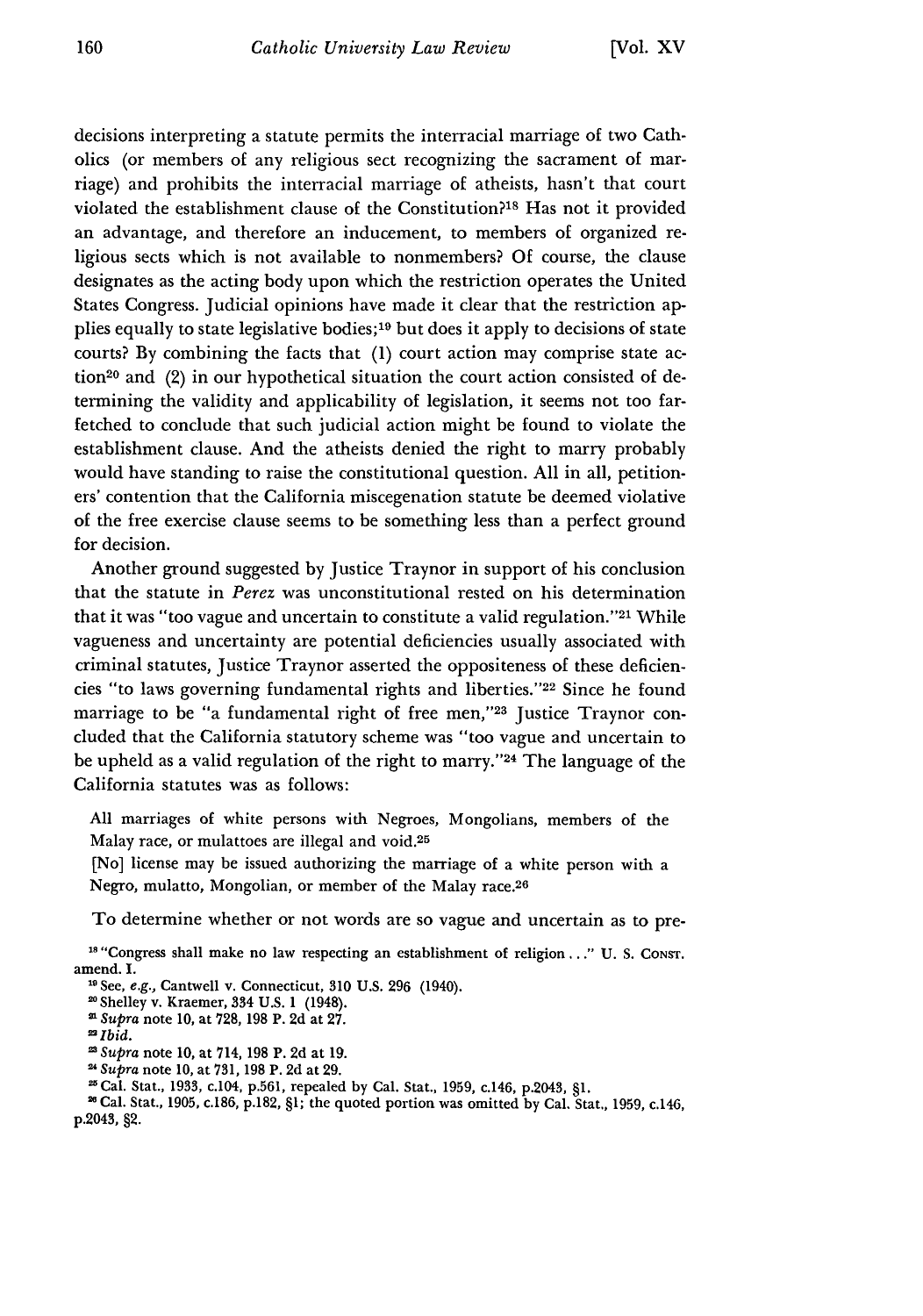clude intelligent comprehension, and, therefore, knowledgeable action, it may be appropriate to turn to a good dictionary. Webster's unabridged dictionary offers this definition of Negro: "A person belonging to the black race. **...** *Law-a* person of African descent. In the absence of statutory definition it has been held not to include a mulatto... **,** but statutes define it differently, some even including one having any measurable trace of Negro blood."27 While either of these definitions may seem inadequate or even incorrect to anthropologists, it is a "canon of statutory interpretation" (admittedly a phrase somewhat less potent than the weapon it conjures up) that where a word or phrase is subject to a technical definition different from its ordinary meaning, the ordinary meaning should prevail.<sup>28</sup> Webster's unabridged also offers definitions of Mongolians,<sup>29</sup> members of the Malay race,<sup>30</sup> and mulattoes; 31 while these, too, may be less than adequate to anthropologists, the canon would indicate that the ordinary meanings are sufficient, even determinative.

Since it seems probable that the miscegenation case most likely to reach the Supreme Court will involve a white-Negro marriage, let us direct attention to the term "Negro." The California statute prohibits a white person from marrying a Negro or a Mulatto. If Mulatto is taken to mean "the first generation offspring of a pure Negro and a white"<sup>32</sup> it would appear to be a reasonable conclusion that the statute prohibits a white person from marrying anyone who is one-half or more Negro. That seems plain enough, bearing in mind that it may ignore the "popular use" of the word mulatto, conceivably contrary to the canon of construction above noted.

In some other states, the word "Negro" as used in miscegenation statutes is defined within the statute.33 In those cases it may be even more difficult to hold the word unconstitutionally vague and uncertain, putting aside the difficulties of proof of the necessary amount of "Negro blood." In short, vagueness and uncertainty may leave something to be desired as the foundation supporting a decision that a miscegenation statute is unconstitutional.

How about due process? Does that offer an appropriate basis for holding a miscegenation statute unconstitutional? Justice Traynor wrote: "The due process clause ... protects an area of personal liberty not yet wholly delim-

**WWEBSTER's NEW INTERNATIONAL DICTIONARY 1638 (2d ed. 1939). A** portion of the entire **definition** is **quoted.**

<sup>2</sup>**Nix** v. Hedden, 149 U.S. 304 (1893); Bubar v. Dizdar, 240 Minn. **26, 60** N.W. **2d 77 (1953). "** *Supra* note **27,** at **1583.**

**<sup>30</sup>** *Supra* note 27, at 1488.

**<sup>&</sup>quot;** *Supra* note 27, at **1608.** *<sup>8</sup> Ibid.* It should be noted, however, that the definition includes the following: "... in popular use, any person of mixed Caucasion and Negro blood."

<sup>&</sup>lt;sup>28</sup> "In five states, the prohibition includes persons with 1/6 or more Negro blood, in six, with **1/8** or more, in one, with 1/14 or more, and in one, with 1/16 or more." **HARPER & SKOL-NICK, PROBLEMS OF THE FAMILY 100** (rev. ed. **1962).**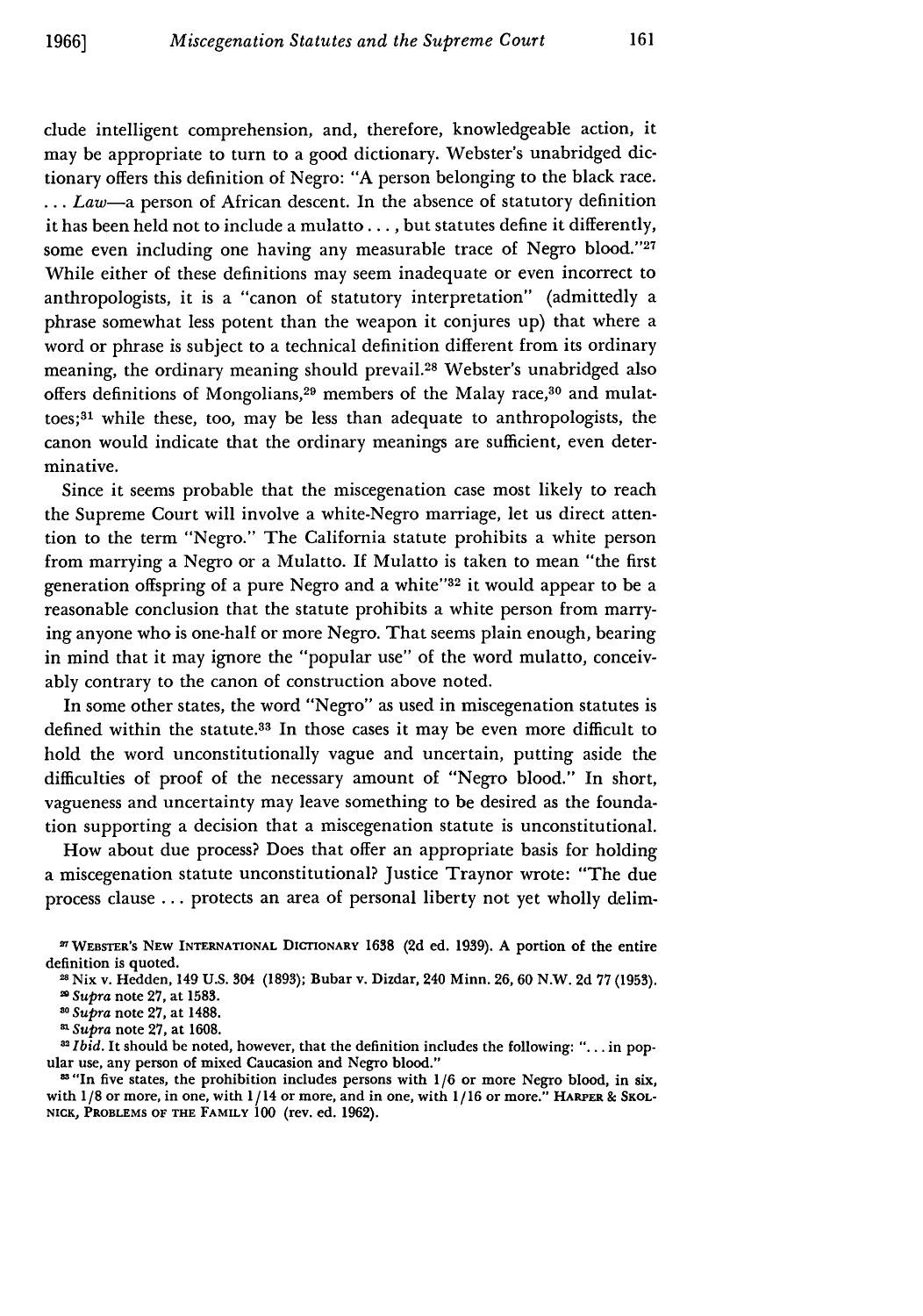ited."34 (Just nine years after the adoption of the fourteenth amendment, the Supreme Court prophetically stated that "difficulty may be experienced in giving to those terms [the due process clause] a definition which will embrace every permissible exertion of power affecting private rights, and exclude such as is forbidden. . . ." Obviously the difficulty persists; it probably is inherent in the nature of the clause.<sup>35</sup> That sentence of Justice Traynor's is followed by a two-sentence quotation from the United States Supreme Court's opinion in *Meyer v. Nebraska,36* an affirmation that marriage "is a fundamental right of free men,"37 and finally: "there can be no prohibition of marriage except for an important social objective and by reasonable means."<sup>38</sup> And that ends that paragraph of Justice Traynor's opinion; the next paragraph begins: "No law within the broad areas of state interest may be unreasonably discriminatory or arbitrary."<sup>39</sup> That kind of language sounds more like the kind usually employed in a discussion of equal protection, rather than due process. Of course, candor compels recognition of the (legal) fact that the two clauses are intimately connected and, frequently, separable only by the most painful and sometimes artificial kind of excision. After all, both clauses are part of section 1 of the fourteenth amendment. In fact, except for convenience and ease of verbal or written expression, it may even be inappropriate to refer to them as separate clauses. "Although the equal protection clause is the vehicle the Court utilizes when state governments impose invidious racial discriminations, it is evident that the concept of equality enunciated in that clause is increasingly considered to be part of the larger, all-embracing concept of due process."<sup>40</sup> However, remembering our purpose to be as specific as possible in defining constitutional tests for miscegenation statutes, the "all-embracing concept of due process" probably is not the most definitive test by which to determine the validity of miscegenation statutes.

*8 1Supra* note 10, at 714, 198 P. 2d at 18.

While this court has not attempted to define with exactness the liberty thus guaranteed, the term has received much consideration and some of the included things have been definitely stated. Without doubt, it denotes not merely freedom from bodily restraint but also the right of the individual to contract, to engage in any of the common occupations of life, to acquire useful knowledge, to *marry, establish a home and bring up children,* to worship God according to the dictates of his own conscience, and generally to enjoy those privileges long recognized at common law as essential to the orderly pursuit of happiness by free men. *Id.* at 399. (Emphasis added.)

*17Supra* note 10, at 714, 198 P. 2d at 19.

*as Ibid.*

*Ibid.*

**0** Miller, *An Affirmative Thrust to Due Process of Law?* **30** GEo. WASH. L. REv. 399, 413 (1962).

**<sup>1</sup>** Pennoyer v. Neff, 95 U.S. 714, **733** (1877).

f262 U.S. **390** (1923). In *Meyer,* the court held that a statute prohibiting the teaching in school of any modern language other than English to children below the tenth grade was violative of the fourteenth amendment. In discussing the scope of due process protection, the Court noted: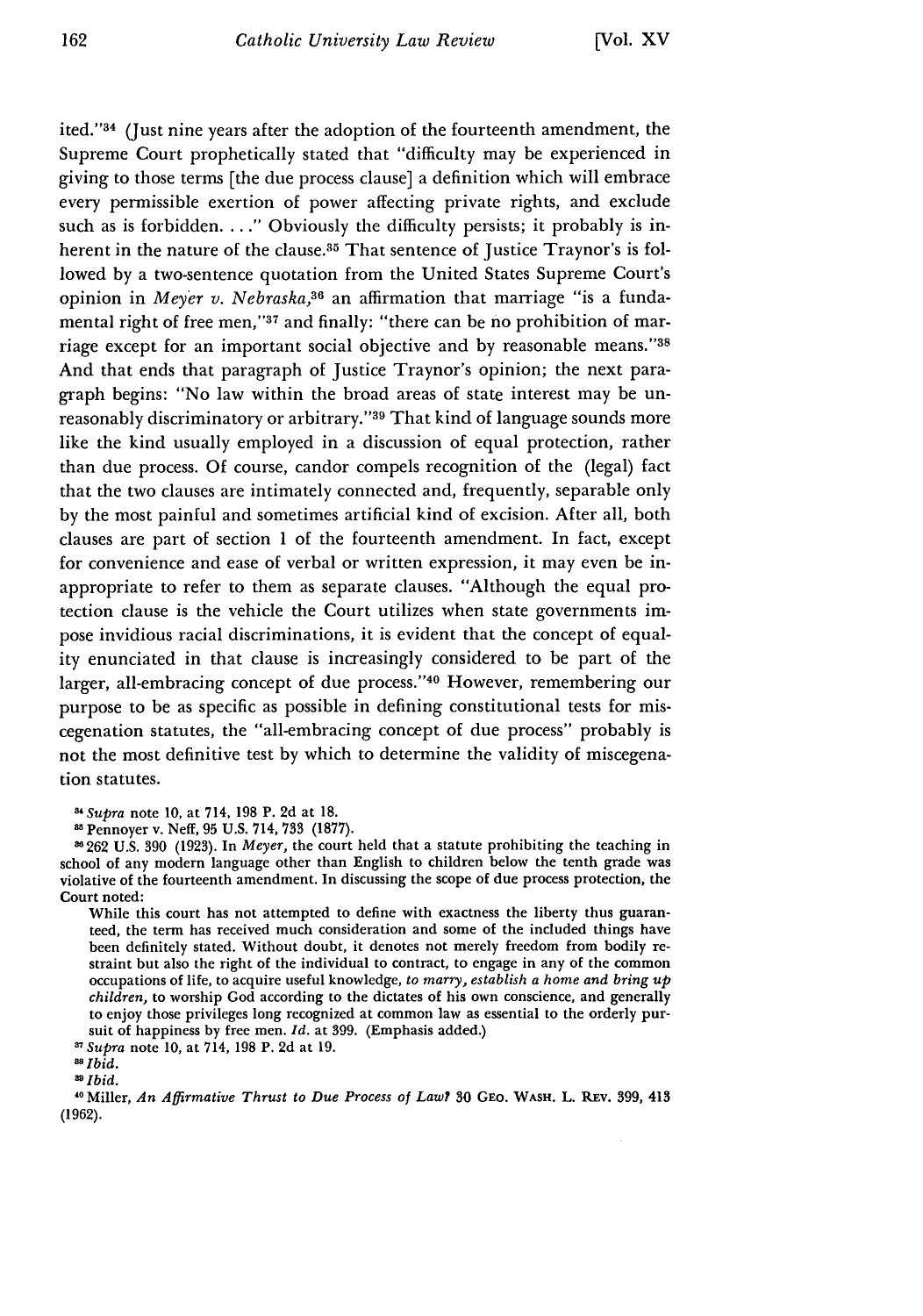That leaves equal protection—the most likely critical battleground for the ultimate determination. Of course, the mere designation of a class less than the whole to be subjected to special or restrictive state action does not violate the equal protection clause. Violation occurs only when the description or designation is unreasonable or the action inappropriate in light of the purpose to be accomplished by the statute. However, where the statute involved embodies a racial classification, there must be demonstrated an "overriding statutory purpose requiring the proscription of the specified conduct when engaged in by a white person and a Negro, but not otherwise."<sup>41</sup> What are some of the purposes likely to be profferred by those advocating the validity of miscegenation statutes?

It is conceivable (but, hopefully, unlikely) that one ground may be an alleged mental inferiority of colored people. Certainly, a state has a right to prohibit or impose restrictions upon the right of mentally defective persons to marry. But is a prohibition of interracial marriage a reasonable means of accomplishing that end? The answer seems to be patently negative. The appropriate way to avoid the supposed evil consequences of a mentally defective person entering into marriage is to prohibit marriage to those individuals falling below the acceptable mental level.42 Conceivably (but again, hopefully, unlikely), another ground which may be asserted in support of miscegenation statutes is an alleged higher incidence among Negroes of certain loathsome, contagious diseases which may be passed on to spouse or offspring. Again, a state has a right to prohibit or impose restrictions upon the right of persons with such diseases to marry. But is the prohibition of interracial marriage a reasonable means of accomplishing that end? Again, the answer seems to be patently negative. The appropriate way to avoid the supposed evils of such persons entering into marriage is to prohibit marriage to those having such diseases.43 In each of these instances, the description or

<sup>41</sup> McLaughlin v. Florida, supra note 1, at 192.

<sup>42</sup>For example, N. Y. DOM **RELS.** LAW §7 provides:

A marriage is void from the time its nullity is declared by a court of competent jurisdiction if either party thereto: ... Is incapable of consenting to a marriage for want of understanding....

**PA. STAT. ANN.** tit. 48, §§ **1-5 (1953)** provides:

No license to marry shall be issued **by** any clerk **....** if either of the applicants for a license is weak minded, insane, of unsound mind, or is under guardianship as a person of unsound mind.

41 Wis. **STAT. ANN.** § 245.06 (1917) provides:

**All** persons making application for license to marry shall submit to an examination for the presence of any venereal disease.... [A] certificate of negative finding as to each of the parties **...** shall be filed with the county clerk at the time application for a license to marry is made....

Only three states, North Carolina, North Dakota, and Washington, prohibit the marriage of persons having tuberculosis "in the infectious stages" (North Carolina), or "in its advanced stages" (North Dakota and Washington).... Delaware prohibits the marriage of a party who has any "communicable disease the nature of which is unknown to the other party;" Indiana prohibits the marriage of any person who is "afflicted with a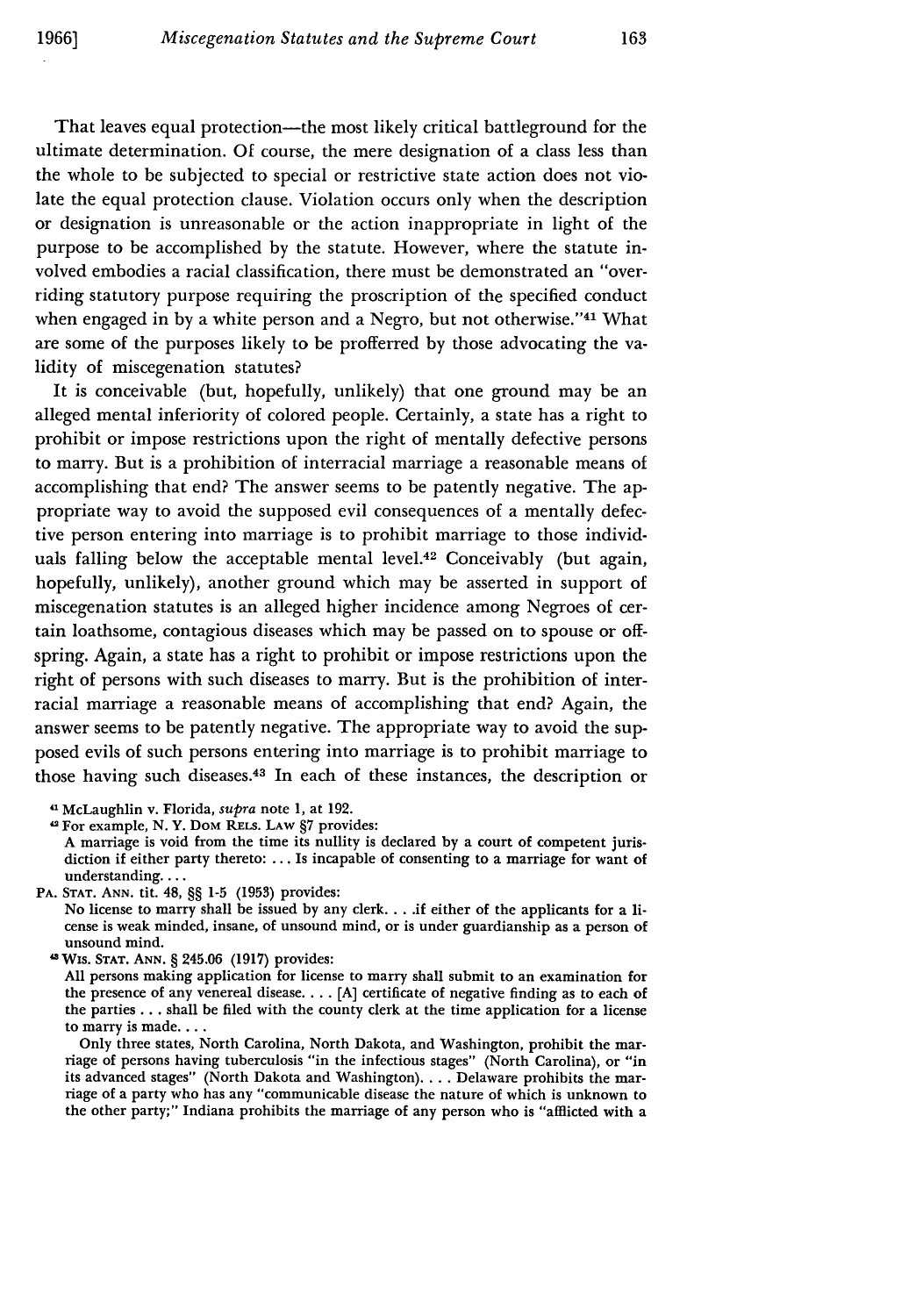designation of the class in terms of race is patently too broad for, or more likely, totally unrelated to the alleged purpose to be accomplished. In other words, the designation of the class is unreasonable, hence violative of equal protection. Regardless of any statistics which might be offered to "prove" an alleged mental inferiority or abnormal incidence of certain diseases on the part of Negroes, the vast number of Negroes with average or higher than average mental ability and without such diseases, coupled with the relative ease of prohibiting marriage specifically to those persons afflicted with mental weakness or designated diseases, makes it clearly unreasonable to bottom miscegenation statutes on a legislative purpose to preclude mental defectives or diseased individuals from marrying. The Court probably will not, and undoubtedly should not, waste much time or energy in disposing of both of these grounds.

Those urging the validity of miscegenation statutes may assert that the statutes are intended to protect the parties to such a marriage from economic sanctions likely to be imposed by the community, or some part of the community. That such economic penalties may be inflicted upon those entering a racially mixed marriage seems to be recognized even by the parties to the marriage. "[T]hey are fearful of losing their jobs and usually conceal the fact of the marriage to one of another race." 44 It may be argued that there is a legitimate state interest in prohibiting such marriages for the purpose of eliminating such economic sanctions and thereby reducing the number of potential indigents the state may be required to support or to assist financially.

There would seem to be at least a couple of appropriate responses to such an argument. First, it would be somewhat unusual if the state had the power to protect presumably competent individuals from their own actions. If two people of different races, otherwise competent to intermarry, decide to do so regardless of potential economic sanctions, it should require an overwhelming state interest to justify prohibition of the marriage on economic grounds. After all, competent adults generally are considered capable of deciding whether or not to act-even where the act might waive some constitutional right. For example, an accused in a criminal proceeding may waive his fifth amendment protection and testify; presumably one may submit to an illegal search and seizure and, by not objecting, permit the fruit of such a search to be admitted in evidence against him; and an accused may waive his right to a speedy trial-perhaps by mere failure to demand it. Similarly, it would seem that two competent adults should be deemed capable of intermarrying with knowledge that the marriage may affect adversely their economic positions.

transmissible disease;" and in Pennsylvania there is, indirectly, such a prohibition in the form of a requirement that upon application for a license the parties must declare that they do not have any transmissible disease.

See I **VERNIER, AMERICAN FAMILY LAWS** 199 **(1931).**

**<sup>11</sup> HARPER &** SKOLNICK, *supra* note 33, at **103.**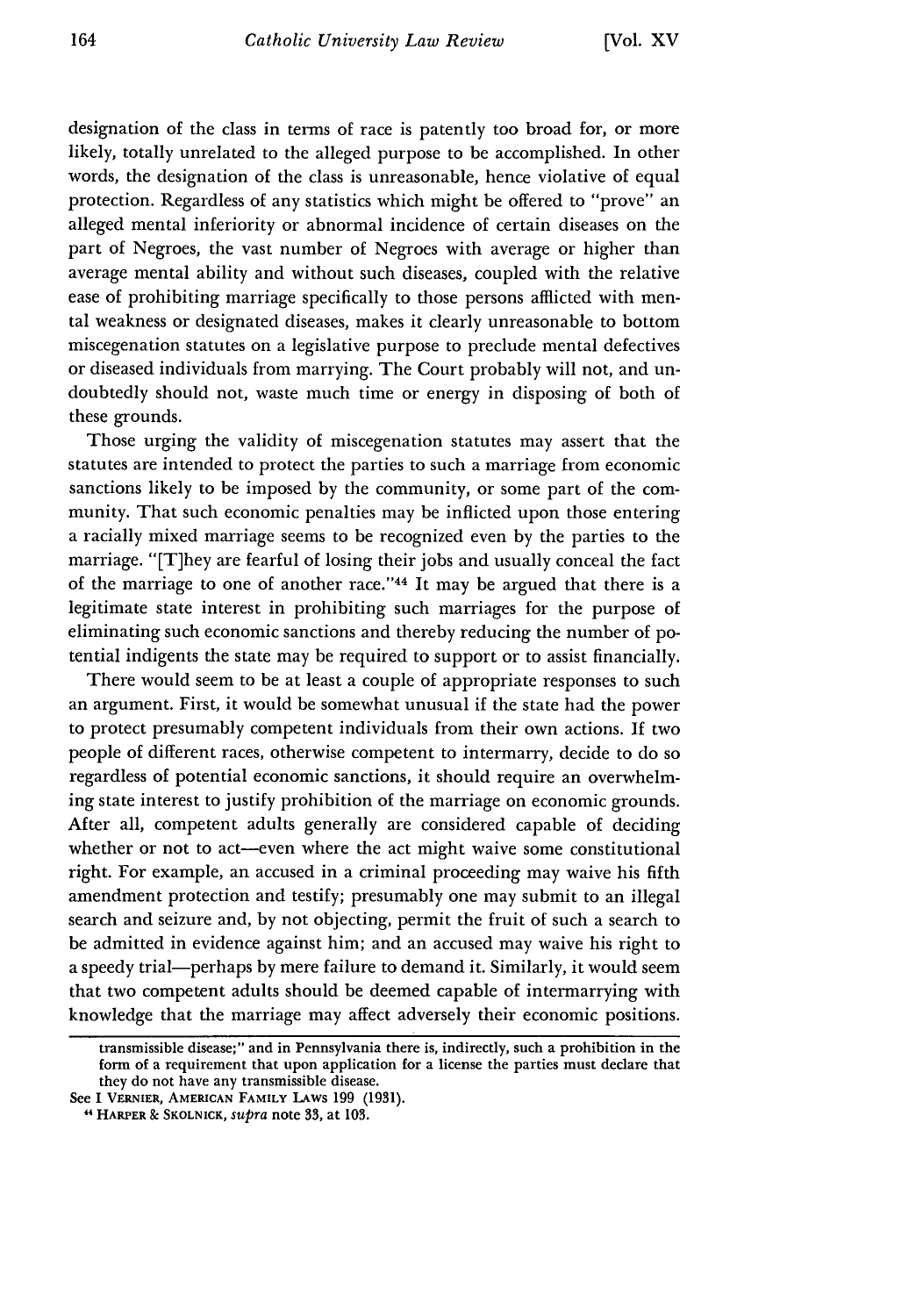Of course, one might assert that when the adverse economic effects result in an additional tax burden for the state, the state has a right to act. Perhaps. But what kind of action may it take? Here lies the second response to the argument. Since the portended economic restrictions would be imposed by others than the parties to the marriage (and remembering that marriage is a "fundamental right"), perhaps appropriate state action would be a statutory prohibition of imposing economic sanctions based on the race of a spouse, rather than prohibition of the marriage. Even recognizing that a "remedy" or "preventive" need not be the best possible in order to pass an equal protection test, weighing a statutory prohibition of marriage against a statutory prohibition of economic penalties imposed because of the marriage strikes such an uneven balance that the former method ("device" almost crept in) of preventing an additional state tax burden would seem to be so unreasonable as to violate the equal protection clause. The potential indigency of the parties to racially mixed marriages seems inadequate justification for miscegenation statutes.

What, then, of the adverse social effects likely to be visited upon the parties to such a marriage? Do these provide an appropriate basis for prohibiting the marriage? It may be fair to assume that a racially mixed marriage will engender a certain degree of adverse social reaction. "The white person usually cuts all connections with former friends and the Negro also runs into criticism from members of his own race, as well as intensified hostility from white people."45 Should this ostracism, criticism, and hostility be deemed ample justification for prohibiting such marriages in order to "protect" the parties? Just as competent adults should be deemed capable of deciding whether or not to act in the face of potential economic burdens, so too should they be permitted to act in the face of adverse social reaction. Indeed, if adverse social reaction is to be considered a sufficient basis for restrictive legislation, bow ties and mustaches may be on the way out-legally as well as sartorially. After all, many people dislike either or both. Some people "don't trust a man with a mustache," and some feel bow ties are an affectation. Imagine the hostile reaction a mustachioed man with a bow tie could engender.46 To the rather obvious absurdity of legislation prohibiting lip and neck wear—and its probable invalidity—should be added another thought: the right to marry may be a bit more fundamental and important than the right to wear a mustache or a bow tie.

Suppose, however, the social hostility aroused by a racially mixed marriage is sufficiently great to threaten peace and good order. Is there not, then, sufficient justification for state action? By all means. However, appropriate

*' 5 Ibid.* <sup>4</sup>

<sup>46</sup> As a demonstration of objectivity, the author wishes to note that he wears neither mustache nor bow ties.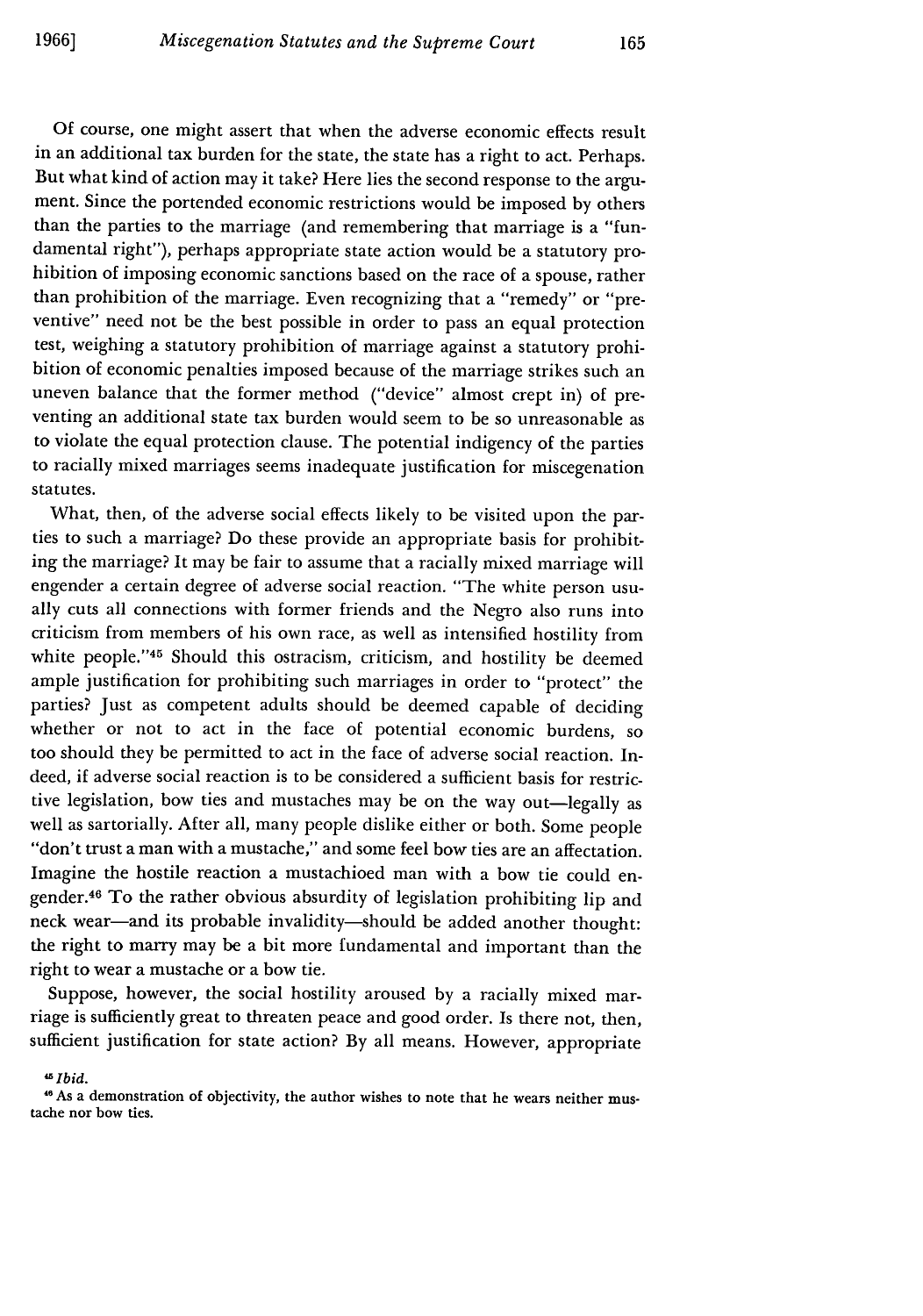state action should consist of enforcement of existing laws aimed at maintaining tranquility and, if necessary, additional laws imposing sanctions upon those who would threaten or actually commit harmful or disorderly acts as a result of a racially mixed marriage. Statutory prohibition of such marriages as a mode of preserving tranquility makes no more sense than (and, bearing in mind the "fundamental right" of marriage, even less sense than) statutory prohibition of bow ties and mustaches.

In short, as to the parties to a racially mixed marriage, social hostility would appear to be inadequate justification for state action, unless and until the hostility threatened good order. Appropriate state action should be aimed at those threatening good order; prohibition of racially mixed marriages seems an inappropriate and unreasonable manner of avoiding disorderly conduct.

We have noted that economic burdens and social reactions growing out of racially mixed marriages conceivably could become sufficiently serious to justify state action aimed at those who would impose the burdens or threaten the peace. Adverse economic and social reactions of less magnitude would seem not to justify state action; rather they are potentials to be considered by the parties contemplating such a marriage, and, if the parties are willing to risk or endure them, as competent persons they need no state "protection" in the form of miscegenation statutes.

But what of the children of racially mixed marriages? Here lies what probably will be the strongest area of argument for those asserting the validity of miscegenation statutes. First we must put aside such nonsense as this

It is ... a well authenticated fact that if the issue of a black man and a white woman, and a white man and a black woman, intermarry, they cannot possibly have any progeny, and such a fact sufficiently justifies those which forbid the intermarriage of blacks and whites. .. .47

as being unworthy of comment, except to note that scientifically there seems to be no fear that children of racially mixed marriages will be unable to procreate-although one can hardly help but wonder why that thought should have caused concern to the author of the language quoted above.

More to the point, and much more likely to be argued by those supporting miscegenation statutes, is the likelihood that children of such marriages will suffer economically and socially. Unlike the parties to the marriage, potential offspring are not competent to consider these facts before acting; they may be objects of economic and social adversity without the opportunity of deciding whether or not to risk or endure such adversity. There seems to be some respectable authority for the proposition that such children may face adversity:

*'7* State v. Jackson, **80 Mo. 175, 179 (1883).**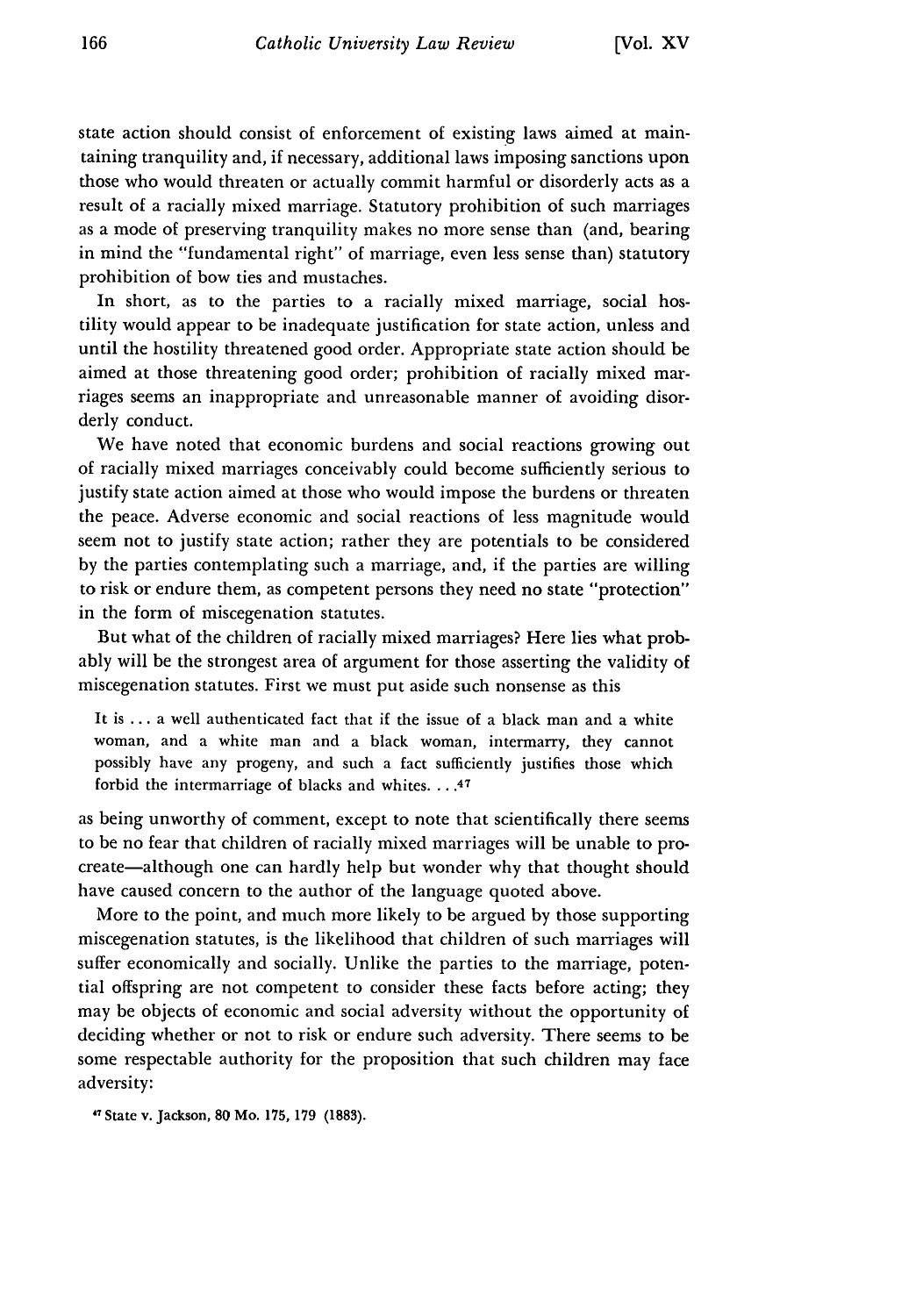The children of a mixed marriage have a difficult adjustment to make. In the first place, they are categorized by the white community as Negroes and are therefore subjected to general discriminatory treatment. Furthermore, certain myths have arisen concerning mulattoes which add complexity to their relationship to the white world. And in addition, the child may find that he is unwel, come among his own white relatives.

The status of individuals of mixed blood in the Negro community is more difficult to generalize and is somewhat paradoxical, containing elements of stigma and higher social status. The Negro community attaches some slight stigma to first generation offspring of interracial marriages, but the feeling is not strong, and the child may even become slightly boastful of his mixed parentage, feeling that he can at least say that his white blood was legally acquired. Furthermore, because of the large number of Negroes with white blood, the stigma can only last one generation at the most. On the positive side is the fact that Negroes place lighter individuals in a higher social strata and frequently give them a preferred position in the Negro community.

The child of a mixed marriage shares certain psychological problems with all persons of mixed blood, resulting from the fact that personality is to a significant extent the function of a group status and of the individual's status within the group:

"The mixed blood is an unadjusted person. His immediate group has no respected place in society. In ideals and aspirations he is identified with the culturally dominant group; in social role and cultural participation he is identified with the excluded group. He is, in consequence, a man of divided loyalties. \* \* \* The mixed blood's hysterical and insistent knocking at the white man's door is a familiar sound in every biracial situation."

He tends sentimentally to idealize the culturally dominant group and seek recognition from and admission to it. Yet he is branded socially by his Negroid physical characteristics. This conflict between the mulatto's wishes and the requirements of the social order may lead to compensatory personality characteristics-for example, over-compensation, formalism, bohemianism, egocentrism, or introversion. He can best find a wholesome personality by identifying himself wholly with the Negro group, or by passing, if he is able.<sup>48</sup>

Conceding that potential offspring of a racially mixed marriage (unlike their parents) lack that moment in time which to make a knowledgeable decision on the risks involved, consider the validity of miscegenation statutes as means to "protect" such potential offspring. Insofar as *economic* adversity is concerned-or more specifically, the inability to secure appropriate employment-it would seem that proper state action should be aimed at those who would discriminate against offspring of racially mixed marriages. Legislation to accomplish that purpose seems as practical and wise as existing legislation

*48Supra* note **33,** at 104-05. Internal footnotes have been omitted from the quotation.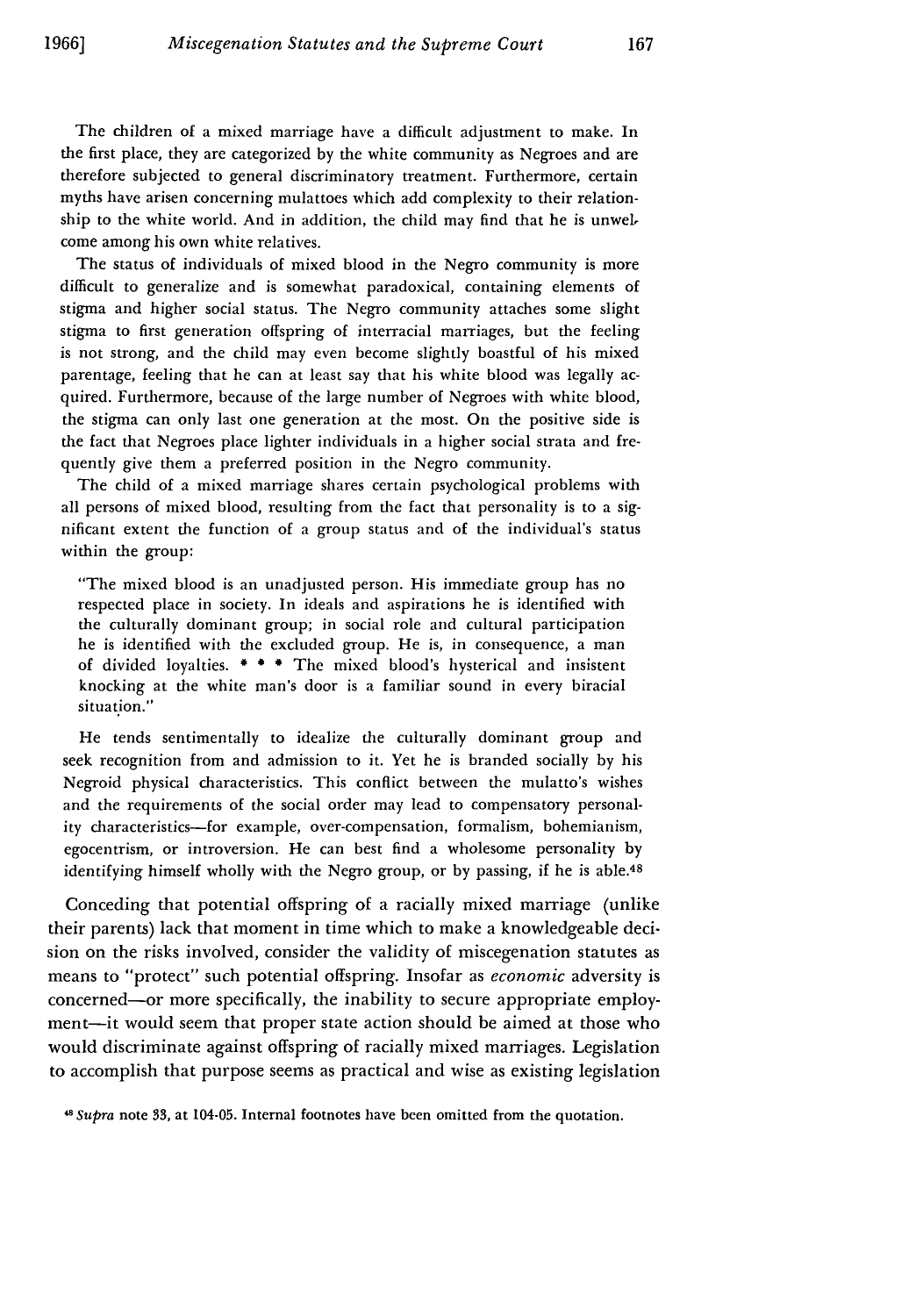aimed at barring racially discriminatory employment practices in general. It certainly would appear more reasonable than solution of the problem by eliminating such children-the effect of miscegenation statutes. The latter solution is about as "reasonable" as prohibiting child labor **by** eliminating children.

Similarly, social adversity, to the extent it may be connected with substandard housing, could be eliminated by enforcement, or enactment and enforcement, of fair housing legislation.

But what of the more subtle, sophisticated, yet probably more invidious psychic effects on the offspring of racially mixed marriages? Assuming such offspring may be "unadjusted" to the extent that undesirable "personality characteristics-for example, overcompensation, formalism, bohemianism, egocentrism, or introversion" may result, are miscegenation statutes a justifiable preventive device? To determine their justification, *i.e.,* reasonableness in an equal protection sense, several factors ought to be considered.

First, the protection of such offspring from these social adversities must be premised on a legislative prediction that the factors which may have caused these evils in the past will continue to exist in the future. In a sense, of course, all legislation is bottomed on a prediction of future conditions. Usually, past experience and existing facts form a reasonably sound basis for such predictions. It may be so with problems confronting the offspring of racially mixed marriages. On the other hand, it may be that comparatively recent advances in assuring rights for colored people have made past experience obsolete and existing facts obsolescent, at least as workable guides for predicting the future in the area of race relations. Assuming this to be sofor the moment, at least—protection of potential offspring of racially mixed marriages from future social adversities may lack a reasonable factual basis, or rest upon a crumbling foundation now too weak to support a prohibition of marriage.

Another line of inquiry which may prove helpful is one directed at a statutory remedy or preventive aimed at those who would inflict such social adversity. it was suggested earlier that legislation aimed at those who would inflict economic burdens on the parties to a racially mixed marriage or their offspring would be preferable to legislation prohibiting such marriages; in fact, it was suggested that it would be so clearly preferable that the latter legislation would be unreasonable. Could legislation aimed at those responsible for the social adversities confronted **by** offspring of racially mixed marriages be enacted? The question is asked from a constitutional rather than a political point of view. If the conduct or conditions responsible for these adversities is subject to legislative remedy or elimination, such legislation is so far preferable to statutes prohibiting marriage (a "fundamental right"), as to make miscegenation statutes unreasonable. There is at least an inkling in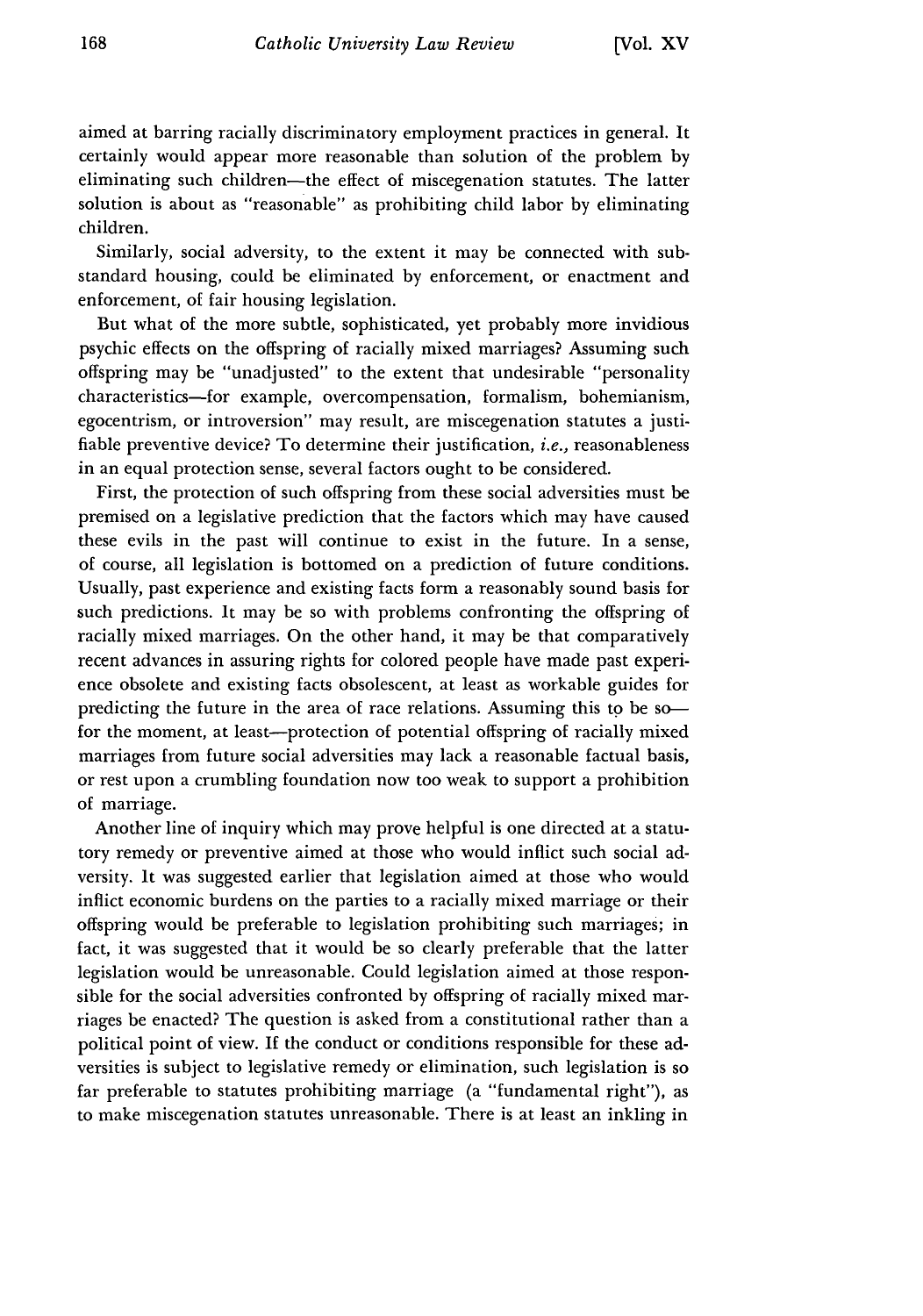the Supreme Court cases<sup>49</sup> upholding the validity of Title II of the Civil Rights Act of 196450 that such conduct is an appropriate area for legislative action. While the Court emphasized the power of Congress over commerce, presumably the state legislatures have somewhat similar power over wholly intrastate conduct or conditions; a power usually referred to as "the police power," whatever that amorphous phrase may encompass. Justice Goldberg's concurring opinion comes very close to a flat statement that social discrimination justifies legislative action:

The primary purpose of the Civil Rights Act of 1964, however, as the Court recognizes, and as I would underscore, is the vindication of human dignity and not mere economics. The Senate Commerce Committee made this quite clear:

"The primary purpose of  $***$  [the Civil Rights Act], then, is to solve this problem, the deprivation of personal dignity that surely accompanies denials of equal access to public establishments. Discrimination is not simply dollars and cents, hamburgers and movies; it is humiliation, frustration, and embarrassment that a person must surely feel when he is told that he is unacceptable as a member of the public because of his race or color. It is equally the inability to explain to a child that regardless of education, civility, courtesy, and morality he will be denied the right to enjoy equal treatment, even though he be a citizen of the United States and may well be called upon to lay down his life to assure this Nation continues."<sup>51</sup>

This language intimates rather clearly that social or psychological adversity may indeed serve as an appropriate basis for legislative action. Does all this suggest that the psychological harm which may be inflicted upon children of mixed marriages justifies state legislative action in the form of miscegenation statutes? Only by a clear perversion of reasoning. If these psychic evils comprise an appropriate basis for legislative action, that action should be directed at those who would inflict them, rather than at the innocent objects of the evils. Just as legislation imposing sanctions upon those who would discriminate economically against children of mixed marriages is so clearly a more reasonable legislative activity than legislation ultimately preventing the conception of the children, so, too, is legislation imposing sanctions upon those who would inflict psychic harm on such children clearly more reasonable than legislation preventing their conception. Consequently, legislation eliminating such children as a means of eliminating the psychic harm should be deemed violative of the equal protection clause.

What if the conduct and conditions responsible for these social adversities

<sup>-</sup>Heart of Atlanta Motel, Inc. v. **U.S., 379 U.S.** 241 (1964); Katzenbach v. McClung, **379** U.S. 294 (1964).

**<sup>50</sup>** 78 Stat 241, 243, **§§201-07** (1964).

**<sup>51</sup>** Heart of Atlanta Motel, Inc. v. U.S., supra note 49, at 291-92.